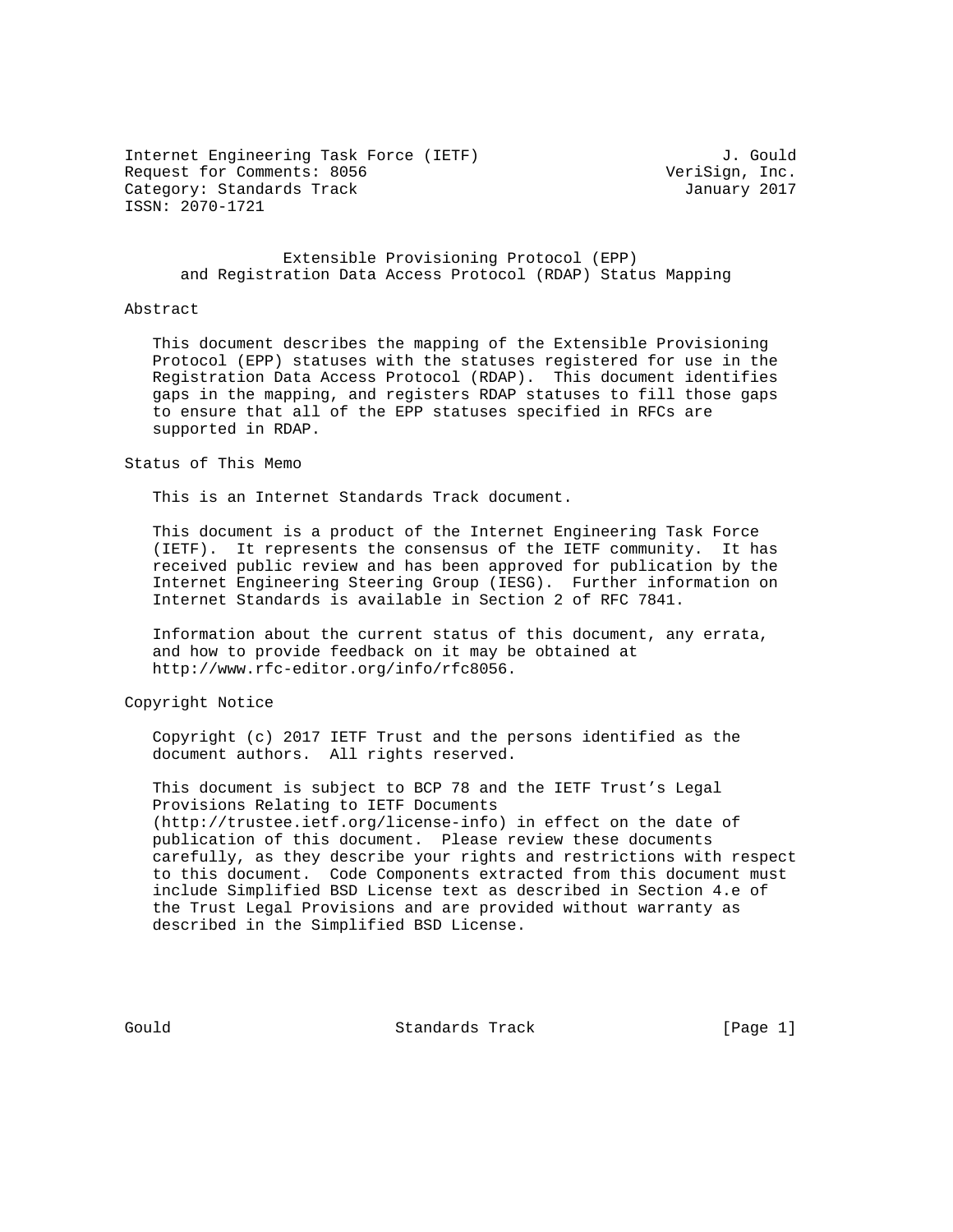Table of Contents

| 1.1. Conventions Used in This Document 2 |  |  |  |  |  |  |  |
|------------------------------------------|--|--|--|--|--|--|--|
| 2. EPP-to-RDAP Status Mapping 2          |  |  |  |  |  |  |  |
|                                          |  |  |  |  |  |  |  |
| 3.1. JSON Values Registry 6              |  |  |  |  |  |  |  |
| 4. Security Considerations 10            |  |  |  |  |  |  |  |
| 5. Normative References 10               |  |  |  |  |  |  |  |
|                                          |  |  |  |  |  |  |  |
|                                          |  |  |  |  |  |  |  |

## 1. Introduction

 This document maps the statuses defined in the Extensible Provisioning Protocol (EPP) RFCs to the list of statuses registered for use in the Registration Data Access Protocol (RDAP), in the "RDAP JSON Values" registry [rdap-json-values].

 The "RDAP JSON Values" registry is described in Section 10.2 of [RFC7483] and is available in the "RDAP JSON Values" registry [rdap-json-values].

 The EPP statuses used as the source of the mapping include Section 2.3 of the Extensible Provisioning Protocol (EPP) Domain Name Mapping [RFC5731], Section 2.3 of "Extensible Provisioning Protocol (EPP) Host Mapping" [RFC5732], Section 2.2 of "Extensible Provisioning Protocol (EPP) Contact Mapping" [RFC5733], and Section 3.1 of "Domain Registry Grace Period Mapping for the Extensible Provisioning Protocol (EPP)" [RFC3915].

 Each EPP status MUST map to a single RDAP status to ensure that data in the Domain Name Registries (DNRs) that use EPP can be accurately presented in RDAP.

1.1. Conventions Used in This Document

 The key words "MUST", "MUST NOT", "REQUIRED", "SHALL", "SHALL NOT", "SHOULD", "SHOULD NOT", "RECOMMENDED", "MAY", and "OPTIONAL" in this document are to be interpreted as described in RFC 2119 [RFC2119].

2. EPP-to-RDAP Status Mapping

 Below is a list of EPP statuses from the EPP RFCs ([RFC5731], [RFC5732], [RFC5733], and [RFC3915]) mapped to the RDAP statuses registered in the "RDAP JSON Values" registry [rdap-json-values], with the format <EPP Status> '=' <RDAP Status>, where a blank <RDAP Status> indicates a gap in the mapping.

Gould Standards Track [Page 2]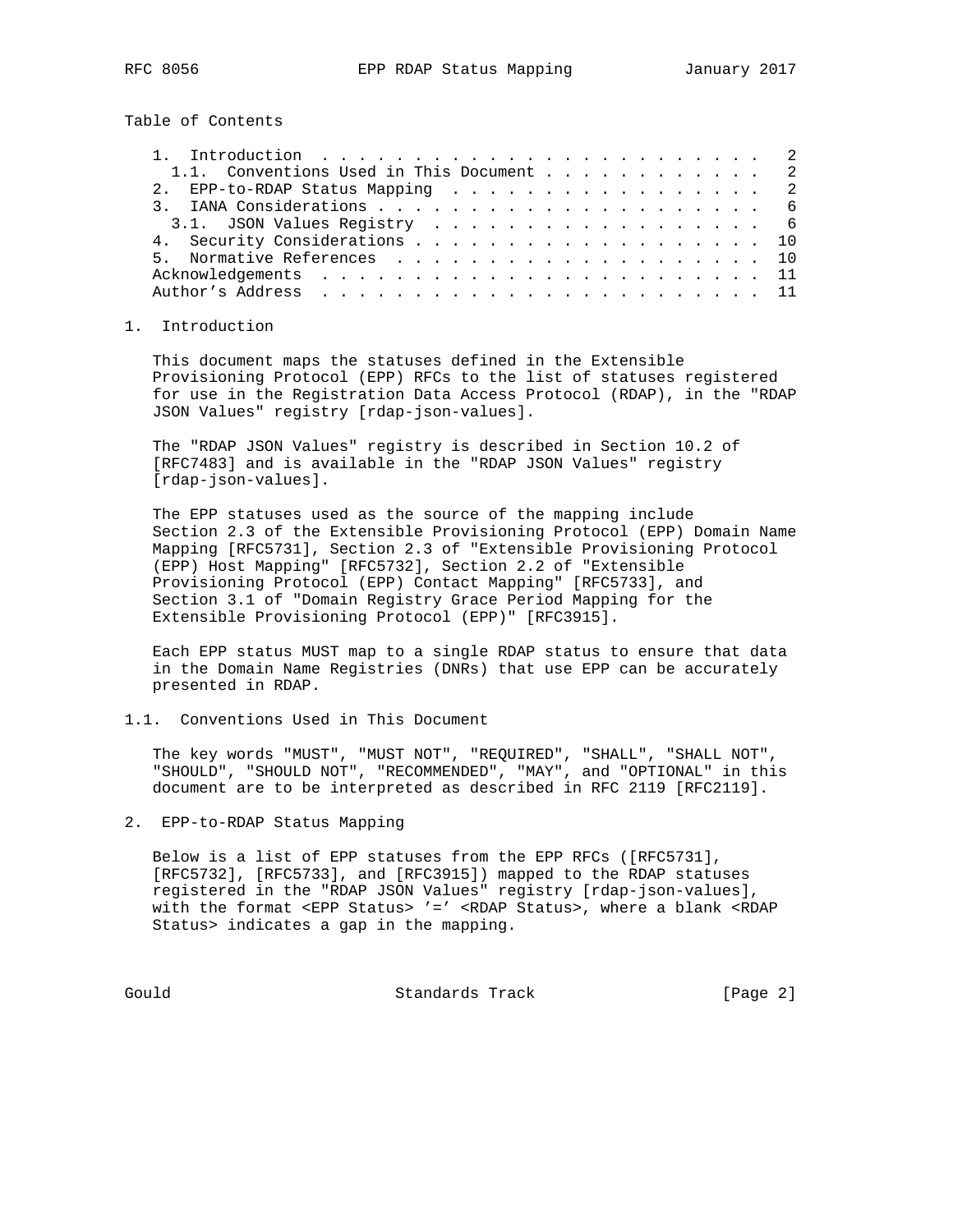```
 addPeriod =
autoRenewPeriod =
clientDeleteProhibited =
clientHold =
clientRenewProhibited =
clientTransferProhibited =
clientUpdateProhibited =
inactive = inactive
linked = associated
ok = active
pendingCreate = pending create
pendingDelete = pending delete
pendingRenew = pending renew
pendingRestore =
pendingTransfer = pending transfer
pendingUpdate = pending update
redemptionPeriod =
renewPeriod =
serverDeleteProhibited =
serverRenewProhibited =
serverTransferProhibited =
serverUpdateProhibited =
serverHold =
transferPeriod =
```
 The "RDAP JSON Values" registry [rdap-json-values] does have a set of prohibited statuses including "renew prohibited", "update prohibited", "transfer prohibited", and "delete prohibited", but these statuses do not directly map to the EPP prohibited statuses. EPP provides status codes that allow distinguishing the case that an action is prohibited because of server policy from the case that an action is prohibited because of a client request. The ability to make this distinction needs to be preserved in RDAP.

 Each of the EPP status values that don't map directly to an RDAP status value is described below. Each EPP status value includes a proposed new RDAP status value and a description of the value. The RDAP status value is derived from the EPP status value by converting the EPP "camelCase" representation to lowercase with a space character inserted between word boundaries.

 addPeriod = add period; This grace period is provided after the initial registration of the object. If the object is deleted by the client during this period, the server provides a credit to the client for the cost of the registration.

Gould **Standards Track** [Page 3]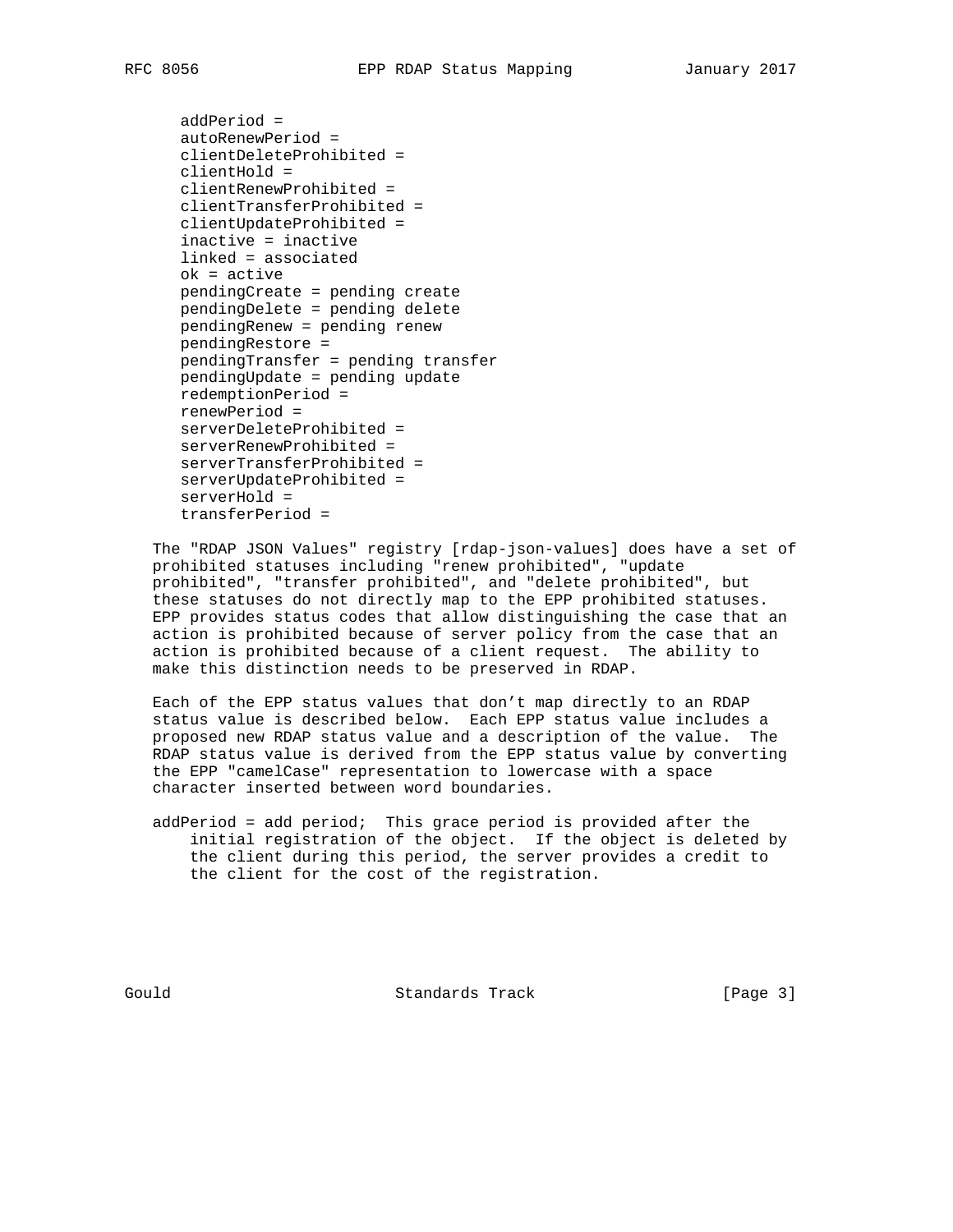- autoRenewPeriod = auto renew period; This grace period is provided after an object registration period expires and is extended (renewed) automatically by the server. If the object is deleted by the client during this period, the server provides a credit to the client for the cost of the auto renewal.
- clientDeleteProhibited = client delete prohibited; The client requested that requests to delete the object MUST be rejected.
- clientHold = client hold; The client requested that the DNS delegation information MUST NOT be published for the object.
- clientRenewProhibited = client renew prohibited; The client requested that requests to renew the object MUST be rejected.
- clientTransferProhibited = client transfer prohibited; The client requested that requests to transfer the object MUST be rejected.
- clientUpdateProhibited = client update prohibited; The client requested that requests to update the object (other than to remove this status) MUST be rejected.
- pendingRestore = pending restore; An object is in the process of being restored after being in the redemption period state.
- redemptionPeriod = redemption period; A delete has been received, but the object has not yet been purged because an opportunity exists to restore the object and abort the deletion process.
- renewPeriod = renew period; This grace period is provided after an object registration period is explicitly extended (renewed) by the client. If the object is deleted by the client during this period, the server provides a credit to the client for the cost of the renewal.
- serverDeleteProhibited = server delete prohibited; The server set the status so that requests to delete the object MUST be rejected.
- serverRenewProhibited = server renew prohibited; The server set the status so that requests to renew the object MUST be rejected.
- serverTransferProhibited = server transfer prohibited; The server set the status so that requests to transfer the object MUST be rejected.

Gould **Standards Track** [Page 4]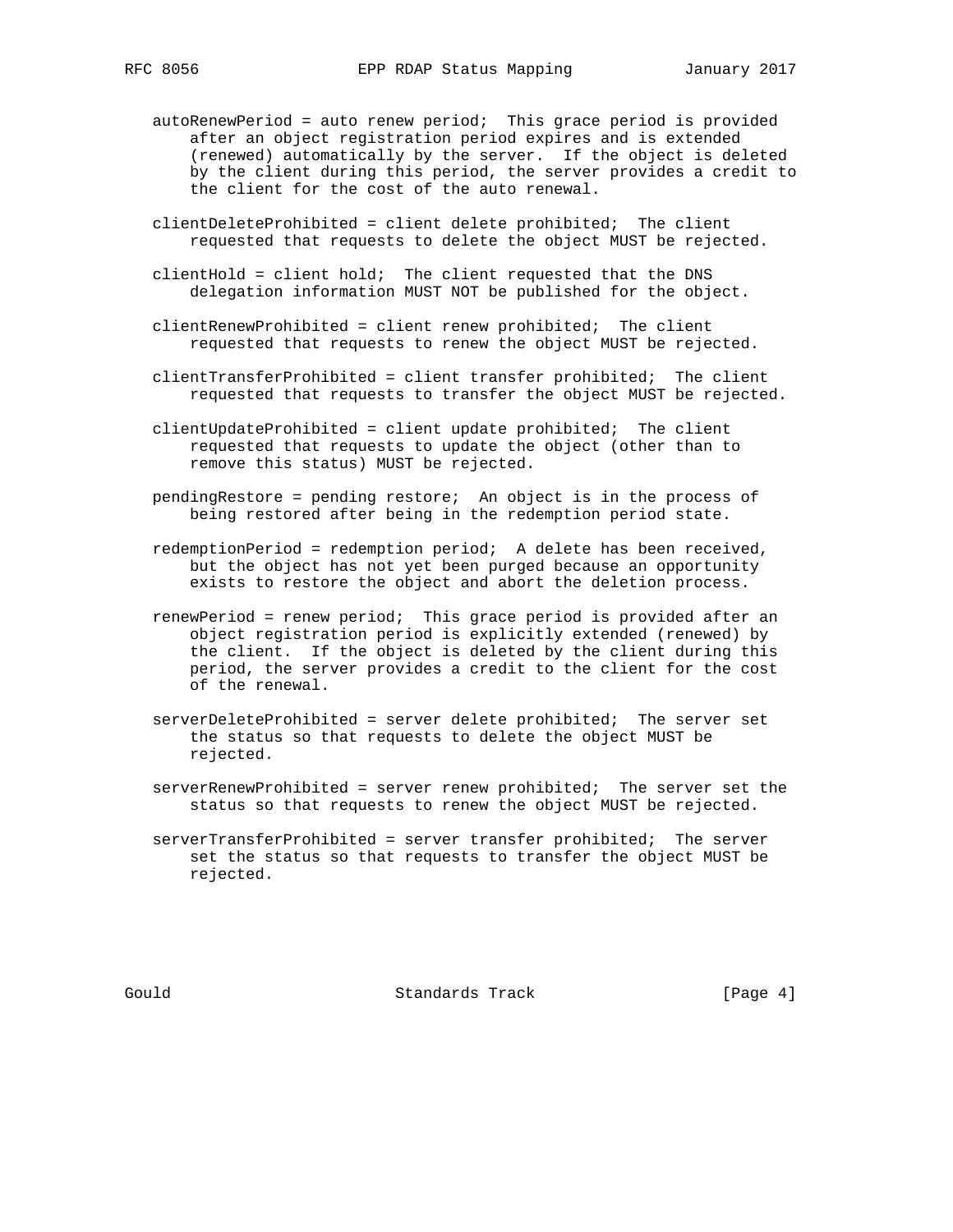serverUpdateProhibited = server update prohibited; The server set the status so that requests to update the object (other than to remove this status) MUST be rejected.

 serverHold = server hold; The server set the status so that DNS delegation information MUST NOT be published for the object.

 transferPeriod = transfer period; This grace period is provided after the successful transfer of object registration sponsorship from one client to another client. If the object is deleted by the client during this period, the server provides a credit to the client for the cost of the transfer.

The resulting mapping after registering the new RDAP statuses is:

 addPeriod = add period autoRenewPeriod = auto renew period clientDeleteProhibited = client delete prohibited clientHold = client hold clientRenewProhibited = client renew prohibited clientTransferProhibited = client transfer prohibited clientUpdateProhibited = client update prohibited inactive = inactive linked = associated ok = active pendingCreate = pending create pendingDelete = pending delete pendingRenew = pending renew pendingRestore = pending restore pendingTransfer = pending transfer pendingUpdate = pending update redemptionPeriod = redemption period renewPeriod = renew period serverDeleteProhibited = server delete prohibited serverRenewProhibited = server renew prohibited serverTransferProhibited = server transfer prohibited serverUpdateProhibited = server update prohibited serverHold = server hold transferPeriod = transfer period

Gould **Standards Track** [Page 5]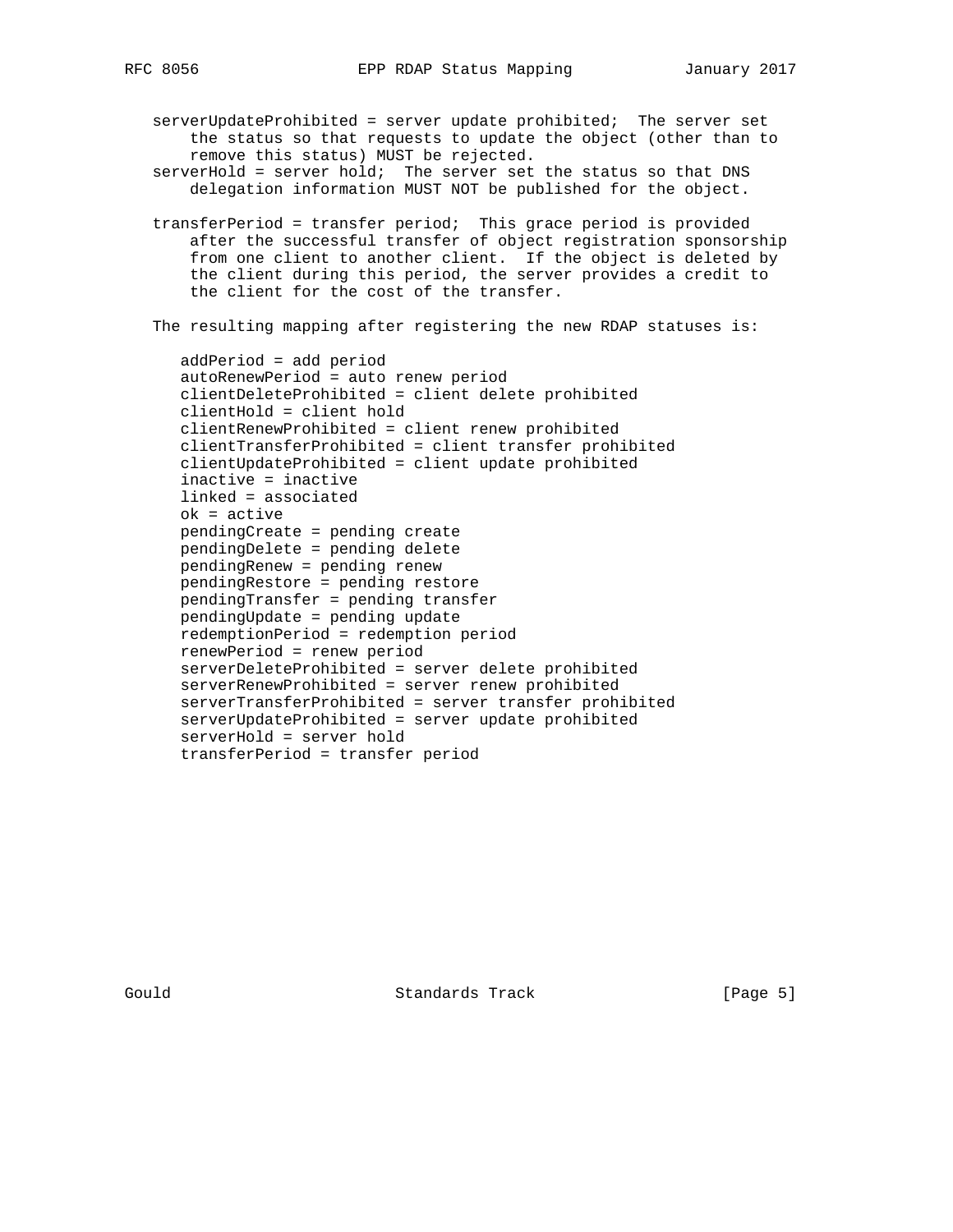# 3. IANA Considerations

3.1. JSON Values Registry

 The following values have been registered by the IANA in the "RDAP JSON Values" registry described in [RFC7483]:

 Value: add period Type: status Description: This grace period is provided after the initial registration of the object. If the object is deleted by the client during this period, the server provides a credit to the client for the cost of the registration. This maps to the Domain Registry Grace Period Mapping for the Extensible Provisioning Protocol (EPP) [RFC3915] 'addPeriod' status. Registrant Name: IESG Registrant Contact Information: iesg@ietf.org

 Value: auto renew period Type: status Description: This grace period is provided after an object registration period expires and is extended (renewed) automatically by the server. If the object is deleted by the client during this period, the server provides a credit to the client for the cost of the auto renewal. This maps to the Domain Registry Grace Period Mapping for the Extensible Provisioning Protocol (EPP) [RFC3915] 'autoRenewPeriod' status. Registrant Name: IESG Registrant Contact Information: iesg@ietf.org

 Value: client delete prohibited Type: status Description: The client requested that requests to delete the object MUST be rejected. This maps to the Extensible Provisioning Protocol (EPP) Domain Name Mapping [RFC5731], Extensible Provisioning Protocol (EPP) Host Mapping [RFC5732], and Extensible Provisioning Protocol (EPP) Contact Mapping [RFC5733] 'clientDeleteProhibited' status. Registrant Name: IESG Registrant Contact Information: iesg@ietf.org

Gould **Standards Track** [Page 6]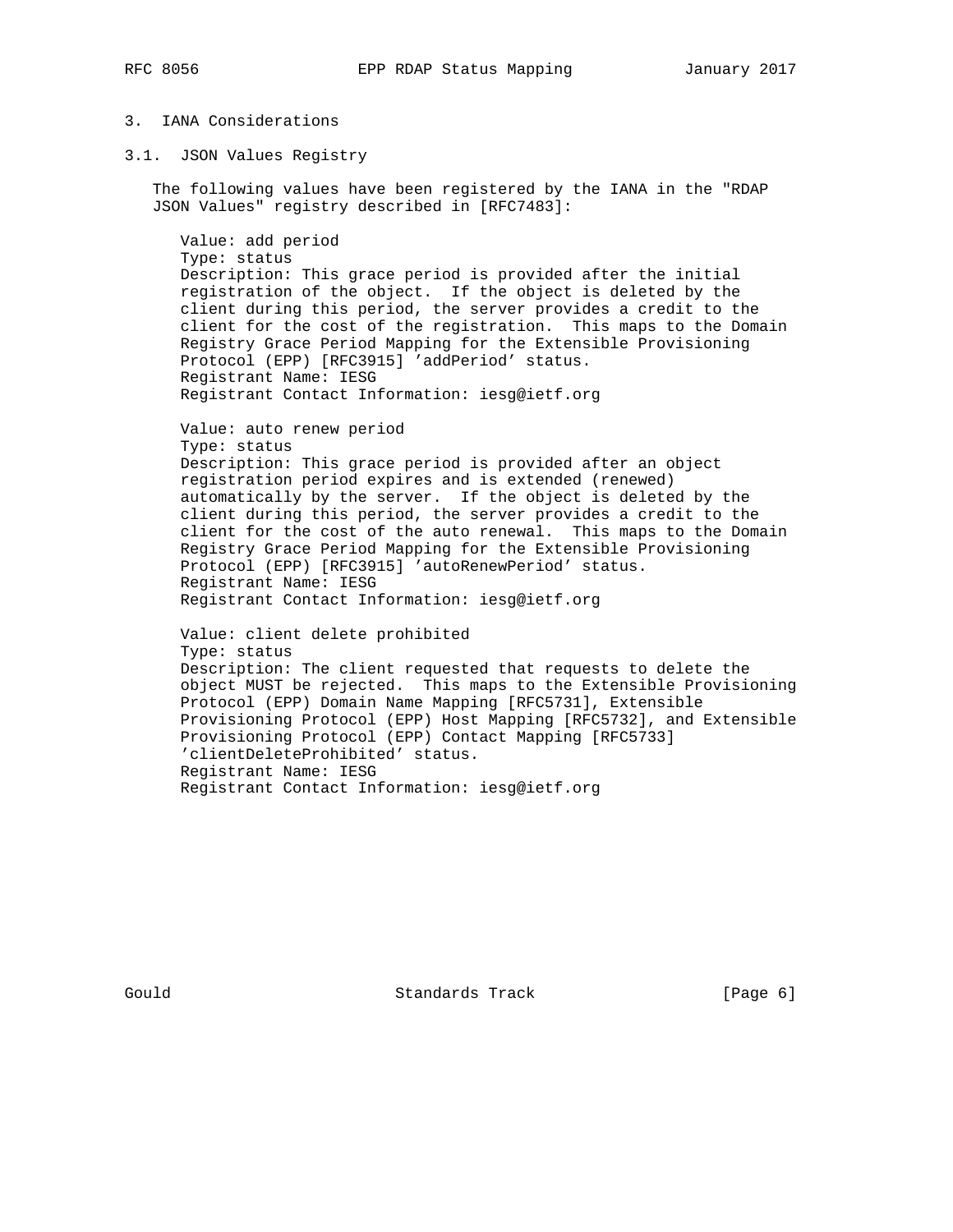Value: client hold Type: status Description: The client requested that the DNS delegation information MUST NOT be published for the object. This maps to the Extensible Provisioning Protocol (EPP) Domain Name Mapping [RFC5731] 'clientHold' status. Registrant Name: IESG Registrant Contact Information: iesg@ietf.org Value: client renew prohibited Type: status Description: The client requested that requests to renew the object MUST be rejected. This maps to the Extensible Provisioning Protocol (EPP) Domain Name Mapping [RFC5731] 'clientRenewProhibited' status. Registrant Name: IESG Registrant Contact Information: iesg@ietf.org Value: client transfer prohibited Type: status Description: The client requested that requests to transfer the object MUST be rejected. This maps to the Extensible Provisioning Protocol (EPP) Domain Name Mapping [RFC5731] and Extensible Provisioning Protocol (EPP) Contact Mapping [RFC5733] 'clientTransferProhibited' status. Registrant Name: IESG Registrant Contact Information: iesg@ietf.org Value: client update prohibited Type: status Description: The client requested that requests to update the object (other than to remove this status) MUST be rejected. This maps to the Extensible Provisioning Protocol (EPP) Domain Name Mapping [RFC5731], Extensible Provisioning Protocol (EPP) Host Mapping [RFC5732], and Extensible Provisioning Protocol (EPP) Contact Mapping [RFC5733] 'clientUpdateProhibited' status. Registrant Name: IESG Registrant Contact Information: iesg@ietf.org Value: pending restore Type: status Description: An object is in the process of being restored after being in the redemption period state. This maps to the Domain Registry Grace Period Mapping for the Extensible Provisioning Protocol (EPP) [RFC3915] 'pendingRestore' status. Registrant Name: IESG Registrant Contact Information: iesg@ietf.org

Gould **Standards Track** [Page 7]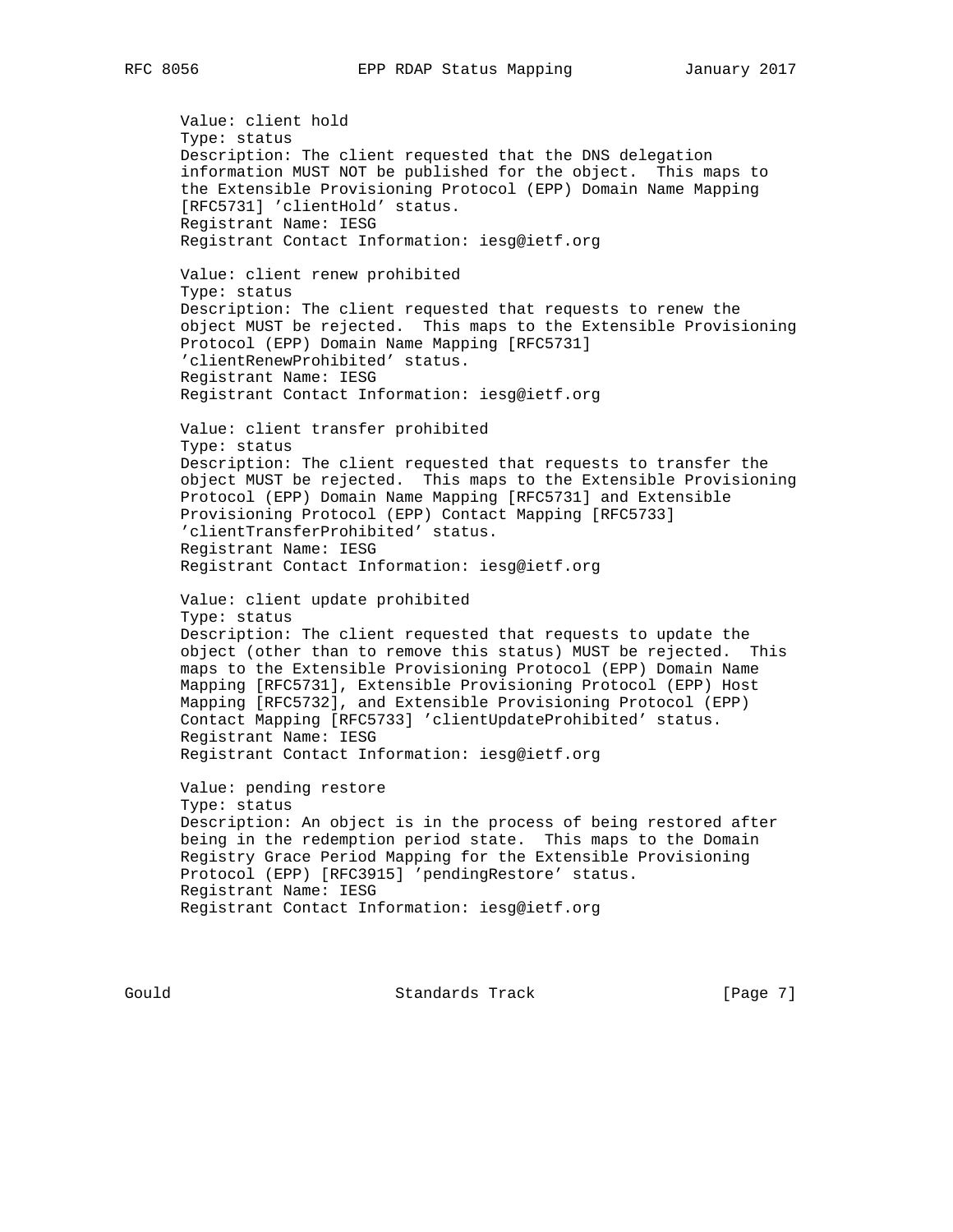Value: redemption period Type: status Description: A delete has been received, but the object has not yet been purged because an opportunity exists to restore the object and abort the deletion process. This maps to the Domain Registry Grace Period Mapping for the Extensible Provisioning Protocol (EPP) [RFC3915] 'redemptionPeriod' status. Registrant Name: IESG Registrant Contact Information: iesg@ietf.org Value: renew period Type: status Description: This grace period is provided after an object registration period is explicitly extended (renewed) by the client. If the object is deleted by the client during this period, the server provides a credit to the client for the cost of the renewal. This maps to the Domain Registry Grace Period Mapping for the Extensible Provisioning Protocol (EPP) [RFC3915] 'renewPeriod' status. Registrant Name: IESG Registrant Contact Information: iesg@ietf.org Value: server delete prohibited Type: status Description: The server set the status so that requests to delete the object MUST be rejected. This maps to the Extensible Provisioning Protocol (EPP) Domain Name Mapping [RFC5731], Extensible Provisioning Protocol (EPP) Host Mapping [RFC5732], and Extensible Provisioning Protocol (EPP) Contact Mapping [RFC5733] 'serverDeleteProhibited' status. Registrant Name: IESG Registrant Contact Information: iesg@ietf.org Value: server renew prohibited Type: status Description: The server set the status so that requests to renew the object MUST be rejected. This maps to the Extensible Provisioning Protocol (EPP) Domain Name Mapping [RFC5731] 'serverRenewProhibited' status. Registrant Name: IESG

Gould **Standards Track** [Page 8]

Registrant Contact Information: iesg@ietf.org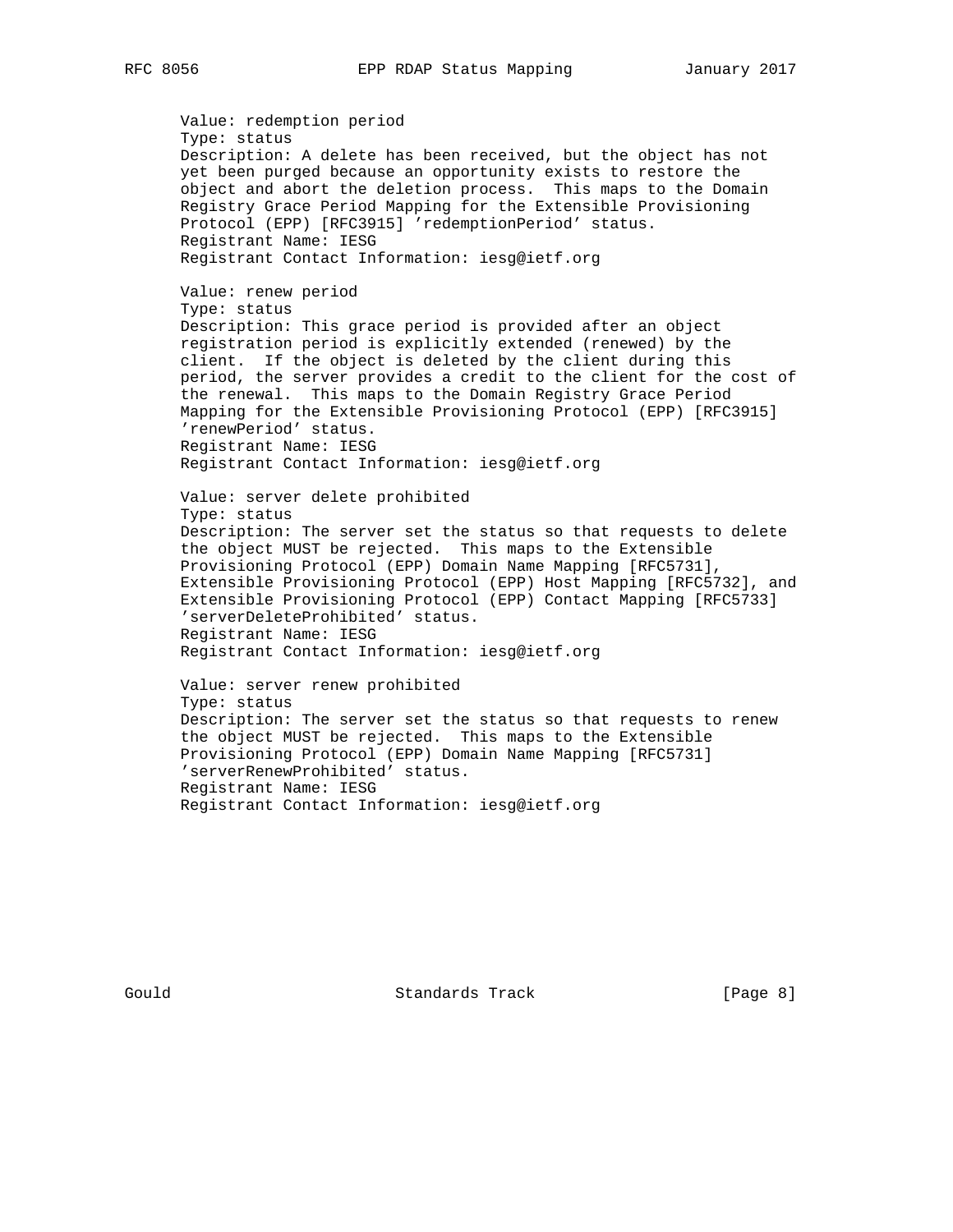Value: server transfer prohibited Type: status Description: The server set the status so that requests to transfer the object MUST be rejected. This maps to the Extensible Provisioning Protocol (EPP) Domain Name Mapping [RFC5731] and Extensible Provisioning Protocol (EPP) Contact Mapping [RFC5733] 'serverTransferProhibited' status. Registrant Name: IESG Registrant Contact Information: iesg@ietf.org Value: server update prohibited Type: status Description: The server set the status so that requests to update the object (other than to remove this status) MUST be rejected. This maps to the Extensible Provisioning Protocol (EPP) Domain Name Mapping [RFC5731], Extensible Provisioning Protocol (EPP) Host Mapping [RFC5732], and Extensible Provisioning Protocol (EPP) Contact Mapping [RFC5733] 'serverUpdateProhibited' status. Registrant Name: IESG Registrant Contact Information: iesg@ietf.org Value: server hold Type: status Description: The server set the status so that DNS delegation information MUST NOT be published for the object. This maps to the Extensible Provisioning Protocol (EPP) Domain Name Mapping [RFC5731] 'serverHold' status. Registrant Name: IESG Registrant Contact Information: iesg@ietf.org Value: transfer period Type: status Description: This grace period is provided after the successful transfer of object registration sponsorship from one client to another client. If the object is deleted by the client during this period, the server provides a credit to the client for the cost of the transfer. This maps to the Domain Registry Grace Period Mapping for the Extensible Provisioning Protocol (EPP) [RFC3915] 'transferPeriod' status. Registrant Name: IESG Registrant Contact Information: iesg@ietf.org

Gould **Standards Track** [Page 9]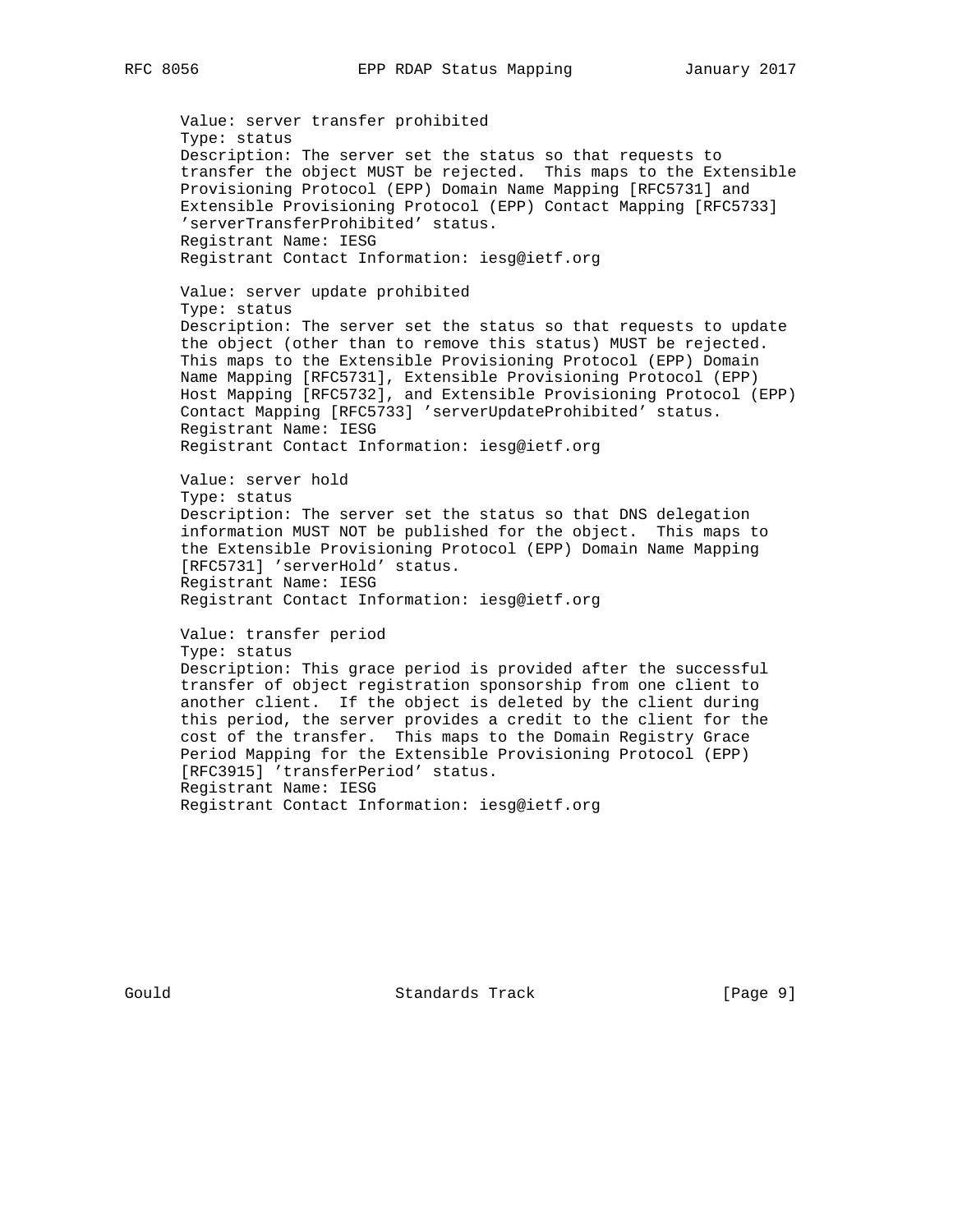- 
- 4. Security Considerations

 The status values described in this document can be subject to server-side information disclosure policies that restrict display of the values to authorized clients. Implementers may wish to review [RFC7481] for a description of the RDAP security services that can be used to implement information disclosure policies.

- 5. Normative References
	- [rdap-json-values] IANA, "RDAP JSON Values", <https://www.iana.org/assignments/rdap-json-values/>.
	- [RFC2119] Bradner, S., "Key words for use in RFCs to Indicate Requirement Levels", BCP 14, RFC 2119, DOI 10.17487/RFC2119, March 1997, <http://www.rfc-editor.org/info/rfc2119>.
	- [RFC3915] Hollenbeck, S., "Domain Registry Grace Period Mapping for the Extensible Provisioning Protocol (EPP)", RFC 3915, DOI 10.17487/RFC3915, September 2004, <http://www.rfc-editor.org/info/rfc3915>.
- [RFC5731] Hollenbeck, S., "Extensible Provisioning Protocol (EPP) Domain Name Mapping", STD 69, RFC 5731, DOI 10.17487/RFC5731, August 2009, <http://www.rfc-editor.org/info/rfc5731>.
	- [RFC5732] Hollenbeck, S., "Extensible Provisioning Protocol (EPP) Host Mapping", STD 69, RFC 5732, DOI 10.17487/RFC5732, August 2009, <http://www.rfc-editor.org/info/rfc5732>.
	- [RFC5733] Hollenbeck, S., "Extensible Provisioning Protocol (EPP) Contact Mapping", STD 69, RFC 5733, DOI 10.17487/RFC5733, August 2009, <http://www.rfc-editor.org/info/rfc5733>.
	- [RFC7481] Hollenbeck, S. and N. Kong, "Security Services for the Registration Data Access Protocol (RDAP)", RFC 7481, DOI 10.17487/RFC7481, March 2015, <http://www.rfc-editor.org/info/rfc7481>.
	- [RFC7483] Newton, A. and S. Hollenbeck, "JSON Responses for the Registration Data Access Protocol (RDAP)", RFC 7483, DOI 10.17487/RFC7483, March 2015, <http://www.rfc-editor.org/info/rfc7483>.

Gould Standards Track [Page 10]